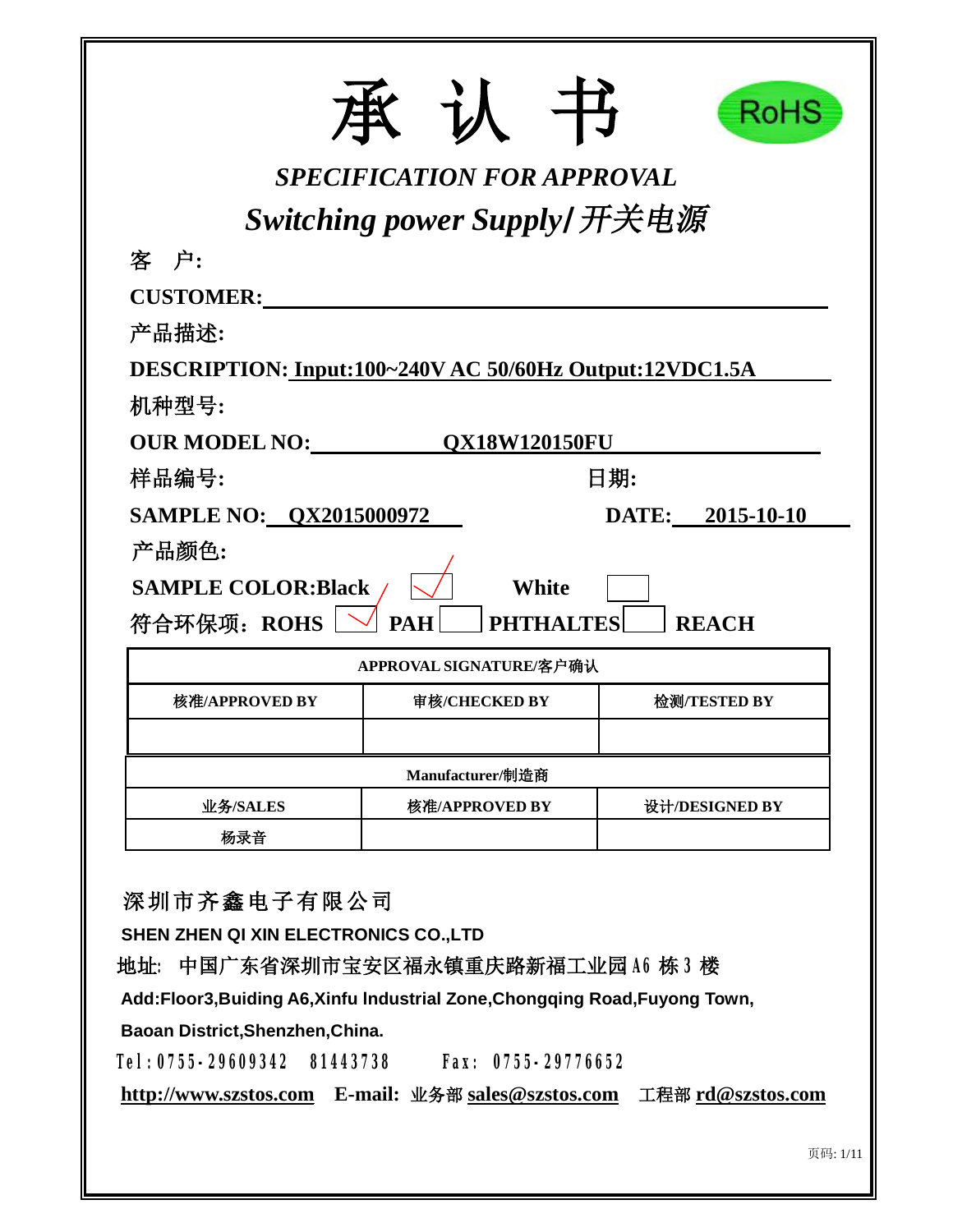### **型号/Our model: QX18W120150FU**

# **深 圳 市 齐 鑫 电 子 有 限 公 司 SHEN ZHEN QI XIN ELECTRONICS CO.,LTD**

**客户/Customer:** 

**日期/Date:2015-10-10** 

**样品编号/SAMPLE No:QX2015000972** 

| 版本目录/Rev. List |                            |              |            |  |  |  |
|----------------|----------------------------|--------------|------------|--|--|--|
| 版本/Rev.        | 描述/ Description<br>日期/Date |              |            |  |  |  |
| A0             | 2015-10-10                 | 新版本/New Rev. | <b>HQS</b> |  |  |  |
|                |                            |              |            |  |  |  |
|                |                            |              |            |  |  |  |
|                |                            |              |            |  |  |  |
|                |                            |              |            |  |  |  |

### **Table of contents**

| 11 <sub>1</sub> |
|-----------------|
|                 |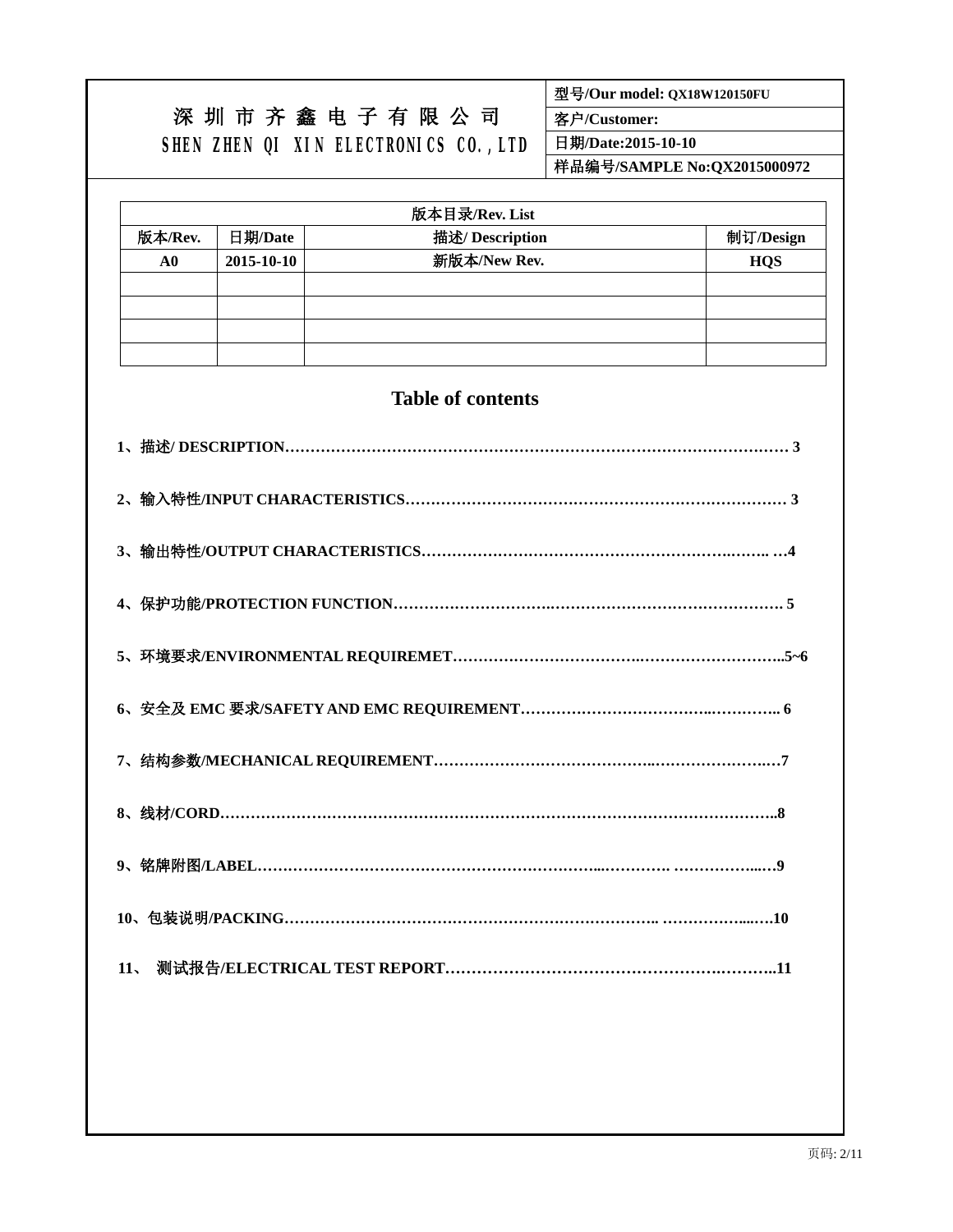**型号/Our model: QX18W120150FU**

**客户/Customer:** 

**日期/Date:2015-10-10** 

**样品编号/SAMPLE No:QX2015000972** 

#### **1、描述/ DESCRIPTION:**

### **本规格书适应于 QX18W120150FU 型号的开关电源.**

**The purpose of the document is to specify the functional requirements of a 18W switching power supply.** 

#### **2、输入特性/INPUT CHARACTERISTICS:**

 **2.1 输入电压/Input Voltage:** 

**额定电压/Rated Voltage:100~240Vac** 

**调整范围/Variation Range:90-264Vac** 

 **2.2 输入频率/Input Frequency:** 

**额定频率/ Rated Frequency: 50/60Hz.** 

**调整频率/Variation Frequency:47-63Hz** 

 **2.3 输入电流/Input Current:** 

 **当输入交流电压为额定值的下限电压负载满载时,最大输入交流电流 0.5A.** 

**0.5Amps max At any input voltage and rated, DC output rated load.** 

 **2.4 浪涌电流/Inrush Current:** 

#### **当输出为额定负载,环境温度为 25℃,输入 240Vac 冷态起机时将不会损坏.**

**No damage shall be occurred and the input fuse shall not be blown up,Cold start at 240Vac input, with rated** 

**load and 25℃ ambient.** 

 **2.5AC 漏电流/Ac Leakage Current:** 

**当输入电压 240Vac 时,最大漏电流为 0.25mA.** 

**0.25mA Max.At240Vac input.**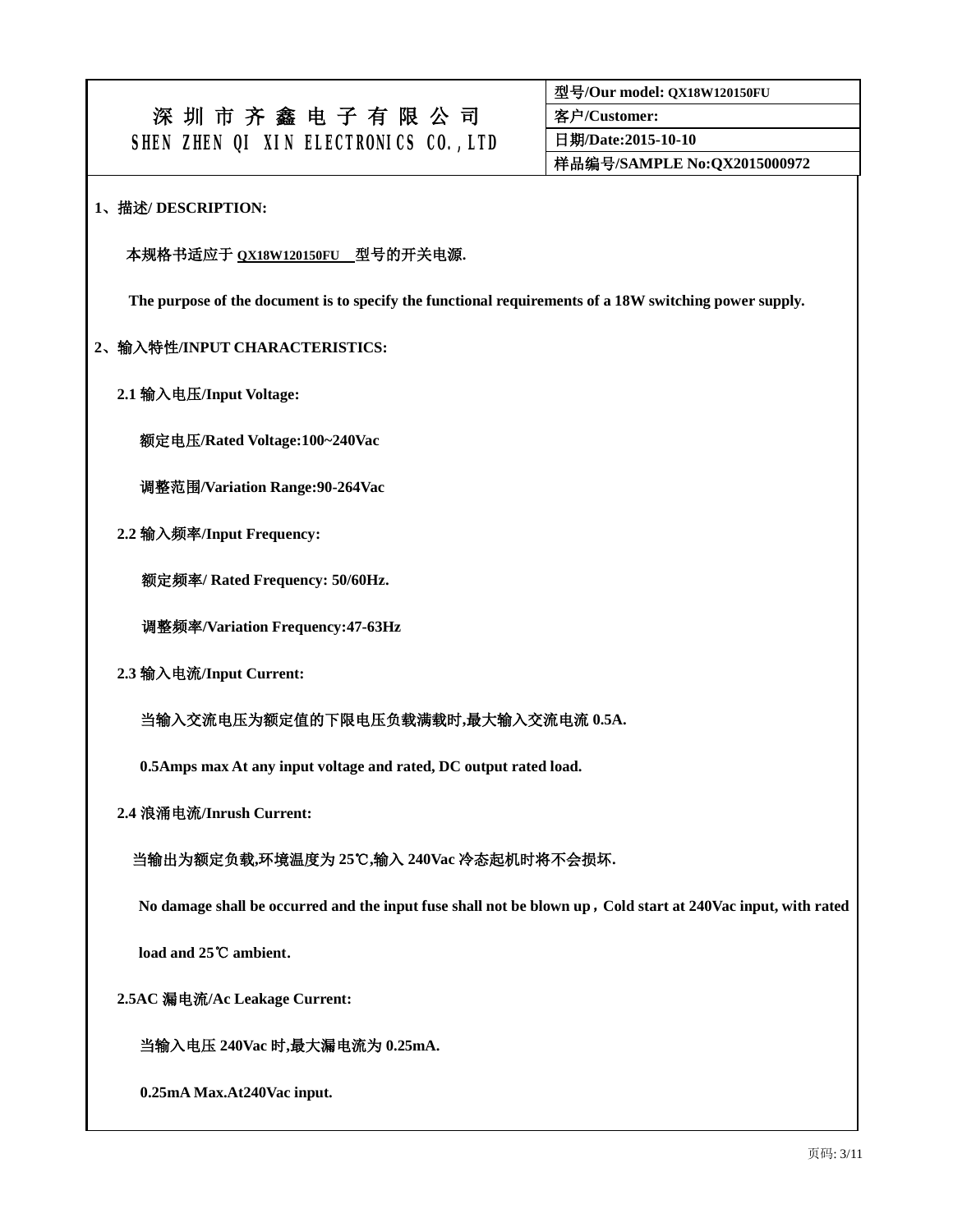| 型号/Our model: QX18W120150FU |  |
|-----------------------------|--|
| 客户/Customer:                |  |
| 日期/Date:2015-10-10          |  |
| 样品编号/SAMPLE No:QX2015000972 |  |

### **3、输出特性/OUTPUT CHARACTERISTICS:**

#### **3.1 输出功率/Power output**

| 电压      | 最小负载      | 额定负载        | 峰值功率 | 输出功率         |
|---------|-----------|-------------|------|--------------|
| Voltage | Min. Load | Rated. Load | Peak | Output power |
| 12Vdc   | 0.01A     | 1.5A        |      | 18W          |

#### **3.2 负载特性,调整率/Combined Load/Line Regulation**

| 电压      | 最小负载      | 额定负载        | 线性调整                   | 负载调整                   |  |  |
|---------|-----------|-------------|------------------------|------------------------|--|--|
| Voltage | Min. Load | Rated. Load | <b>Line Regulation</b> | <b>Load Regulation</b> |  |  |
| 12Vdc   | 0.01A     | 1.5A        | $\pm 2\%$              | $\pm$ 5%               |  |  |

#### **3.3 纹波和噪音 Ripple and Noise:**

**测试条件:在输入 115/230Vac 25℃和输出最小及最大负载时,使用示波器带宽为 20MHz 连接到适配器的输 出端,同时输出端并联一个 47uF 的电解电容和一个 0.1uF 的瓷片电容.** 

At 115/230Vac 25°C input and output Min and Max.Load, the ripple and noise are as follows when measure

**with Max.Bandwidth of 20MHz and Parallel 47uF/0.1uF,crossed connected at testing point.** 

### **电压 最大纹波/最大噪音**

**Voltage Ripple and Noise(Max.)**

**+12Vdc 150mV p-p** 

**3.4 启动延迟时间/Turn on delay time:** 

#### **当输入 115Vac 和输出最大负载时,最大启动时间为 3S.**

 **3Second Max.at 115Vac input and output Max.load.** 

#### **3.5 上升时间/Rise time:**

#### **当输入 115Vac 和输出最大负载时最大时间为 40 mS.**

 **40 mS Max.at 115Vac input and output Max load.** 

**3.6 保持时间/Hold up time:** 

 **当输入 115Vac 和输出最大负载时,最小保持时间为 5 mS .** 

 **5 mS Min.at 115Vac input and output Max.Load.** 

#### **3.7 效率/Efficiency:**

 **当 115/230Vac 输入电压时,1/4,1/2, 3/4 和满载计算平均效率,最小 80.29%.** 

 **80.29% Min,At 115/230Vac input voltage,1/4, 1/2, 3/4 and full load calculation average efficiency.** 

#### **适配器满足能效 V.**

 **Adapter meet efficiency lever V.**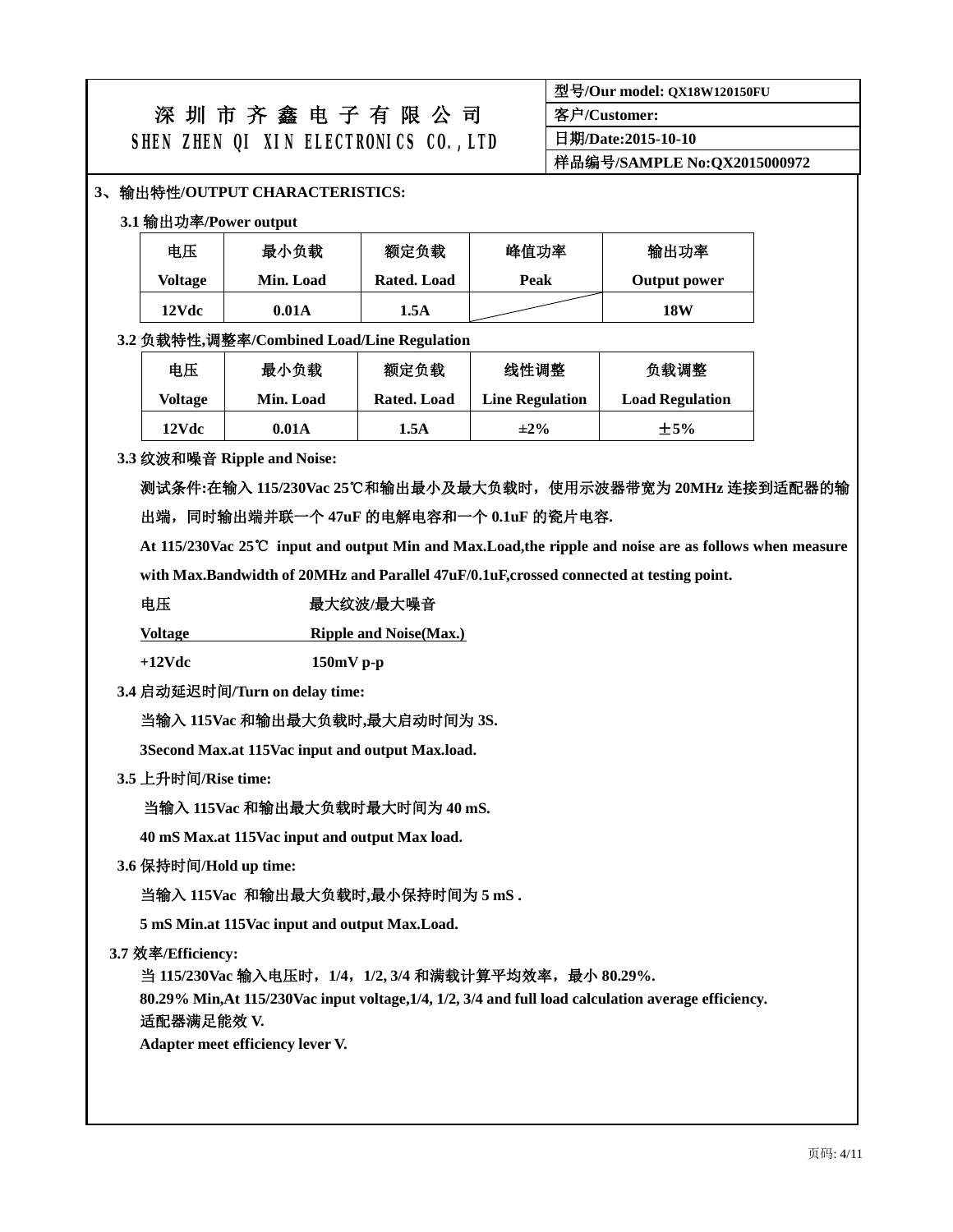**型号/Our model: QX18W120150FU**

**客户/Customer:** 

**日期/Date:2015-10-10** 

**样品编号/SAMPLE No:QX2015000972** 

**3.8 过冲/Overshoot:** 

#### **在电源开启或关闭的时候,最大 15%.**

**15% Max.When power supply at turn or turn off.** 

#### **4、保护功能/PROTECTION FUNCTION:**

**4.1 短路电路保护/Short circuit protection:** 

#### **该电源供给器在短路解除时能正常工作恢复.**

**The power supply will be auto recovered when short circuit faults remove.** 

**4.2 过流保护/Over current Protection:** 

#### **过流故障排除后,电源将自动恢复正常工作.**

**The power supply will be auto recovered when over current faults remove.** 

#### **5、环境要求/ENVIRONMENTAL REQUIREMET:**

**5.1 工作温度/Operating Temperature:** 

#### **0℃-40 , ℃ 满载,正常工作.**

**0℃ ℃ to 40 ,Full load, Normal operation.**

**5.2 储藏温度/Storage Temperature:-20℃ to 60℃**

**带外壳/With package** 

**5.3 工作湿度/Relative Humidity:** 

**5%(0℃ ℃ )~90%(40 ),72 小时,满载,正常工作.** 

**5%(0℃ ℃ )~90%(40 )RH,72Hrs,Full load, Normal operating.**

**5.4 振动/Vibration:** 

#### **1. 测试标准:国际电工电子委员会**

**Operating: IEC 721-3-3 3M3** 

**5~9Hz,A=1.5mm** 

**加速度(9~200Hz,Acceleration 5m/S2)** 

**2. 运输/Transportation:** 

**IEC 721-3-2 2M2** 

**5-9Hz,A=3.5mm** 

**9~200Hz,加速度 Acceleration=5m/S2** 

**200~500Hz,加速度 Acceleration=15m/S2**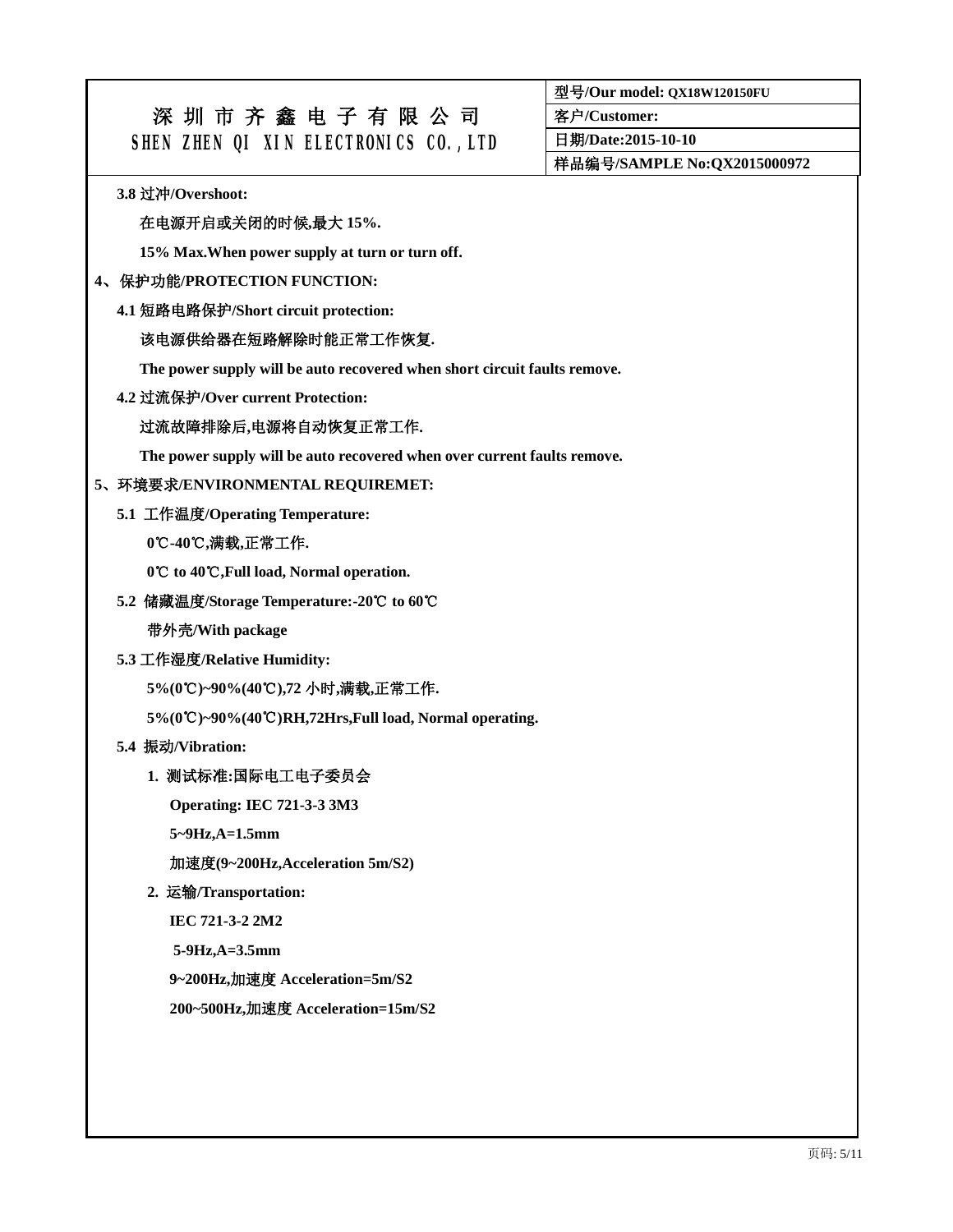**型号/Our model: QX18W120150FU**

**客户/Customer:** 

**日期/Date:2015-10-10** 

**样品编号/SAMPLE No:QX2015000972** 

**3. 轴向振动/Axes,10 cycles per axis.** 

#### **在测试过程中不能出现永久性的损坏.**

**No permanent damage may occur during testing.** 

#### **在电源开启和关闭后,样机能够恢复到最初条件.**

**The SAMPLE has to restore to its original situation after power off/on..** 

#### **5.5 跌落试验/Dropping Packed:**

#### **插墙式跌落高度为 1 米、桌面式跌落高度为 760mm;**

**1M for wallmount type and 760mm for desktop type as above described.** 

#### **测试台面是厚 13mm 的夹木板,离地面高 19-20mm**

**The horizontal surface Consists of hardwood at least 13mm thick,mounted on two layers of plywood** 

**each 19mm to 20mm thick,all supported on a concrete or equivalent non-resilient floor.** 

#### **6、安全及 EMC 要求/SAFETY AND EMC REQUIREMENT:**

#### **6.1 安全:符合标准 :UL 60065**

**Safety:accord standard with: UL 60065** 

#### **6.2 高压/DIELECTRIC STRENGTH Hi-Pot:**

**初级对次级/Primary to secondary: 3000Vac/10mA/60S or 4242Vdc/5mA/60S for type test.** 

**6.3 绝缘阻抗/Iusulation resistance:** 

**初级对次级/Primary to secondary:20MΩ min at 500V DC.** 

#### **6.4 EMI 标准/EMI STANDARD**

**Meets the Limits of/测试符合**

**<1>.Fcc part15 class B rules** 

**<2>.EN55022 class B rules** 

**<3>.GB9254-1998,GB17625.1-2003**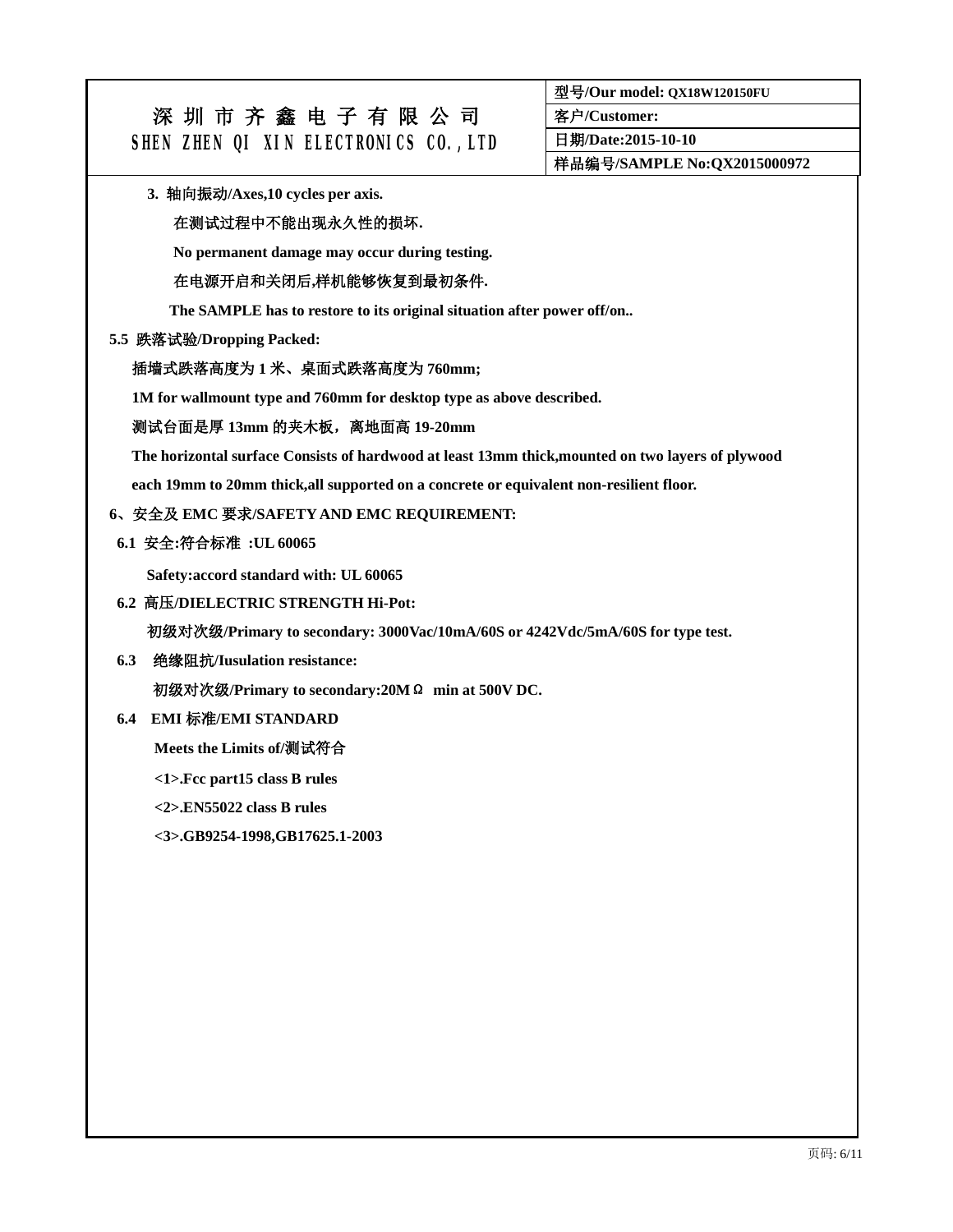#### **7、 结构参数/MECHANICAL REQUIREMENT:**

**7.1 外壳/Enclosure:** 

**外壳尺寸: L72 x W43 x H36mm;** 

**The power supply size: L72 x W43 x H36mm;** 

### **7.2 输入线/Input Connector:**

**2 Pin US 插脚/Two pin input plug of US.** 



**客户/Customer:** 

**日期/Date:2015-10-10** 

**样品编号/SAMPLE No:QX2015000972** 

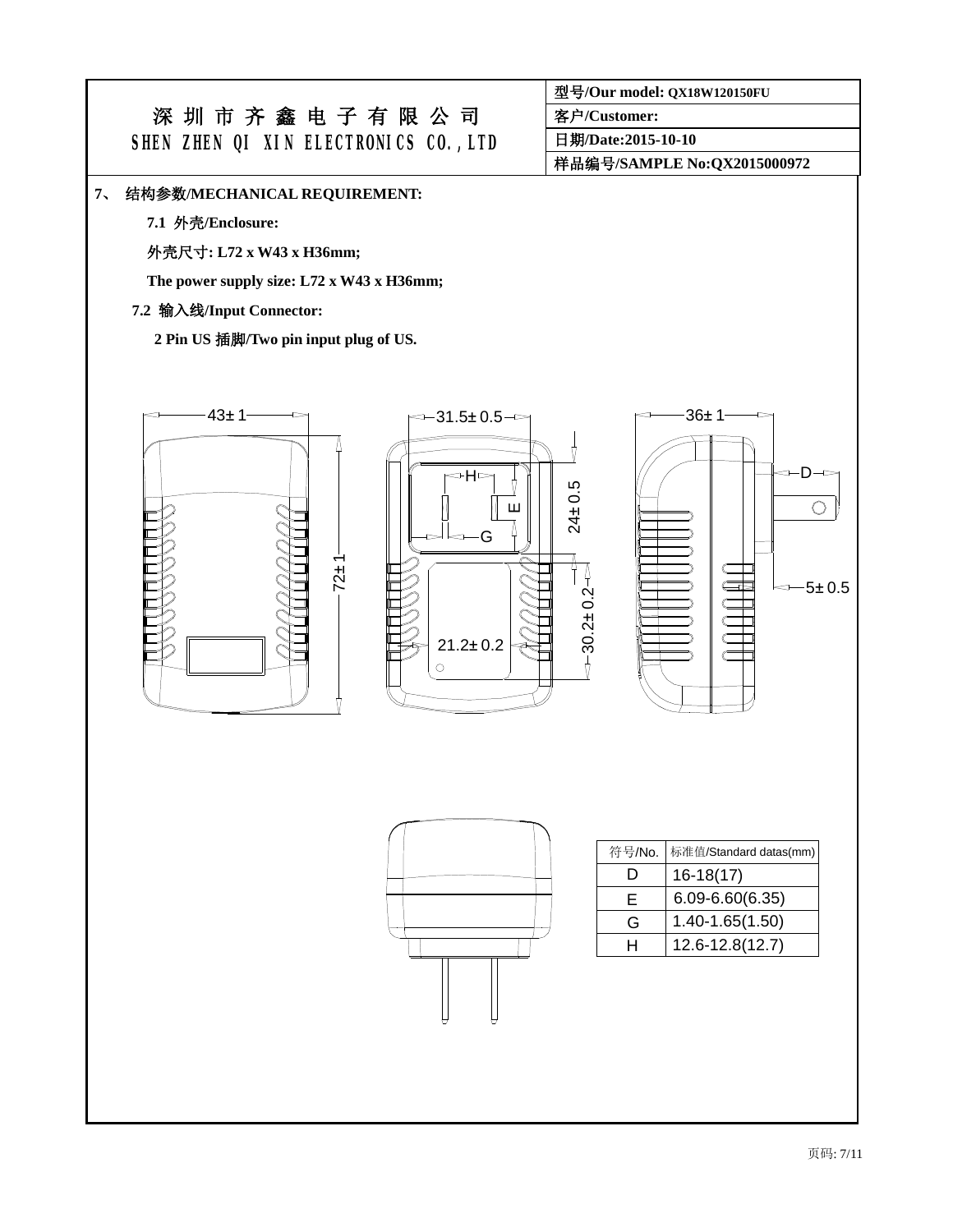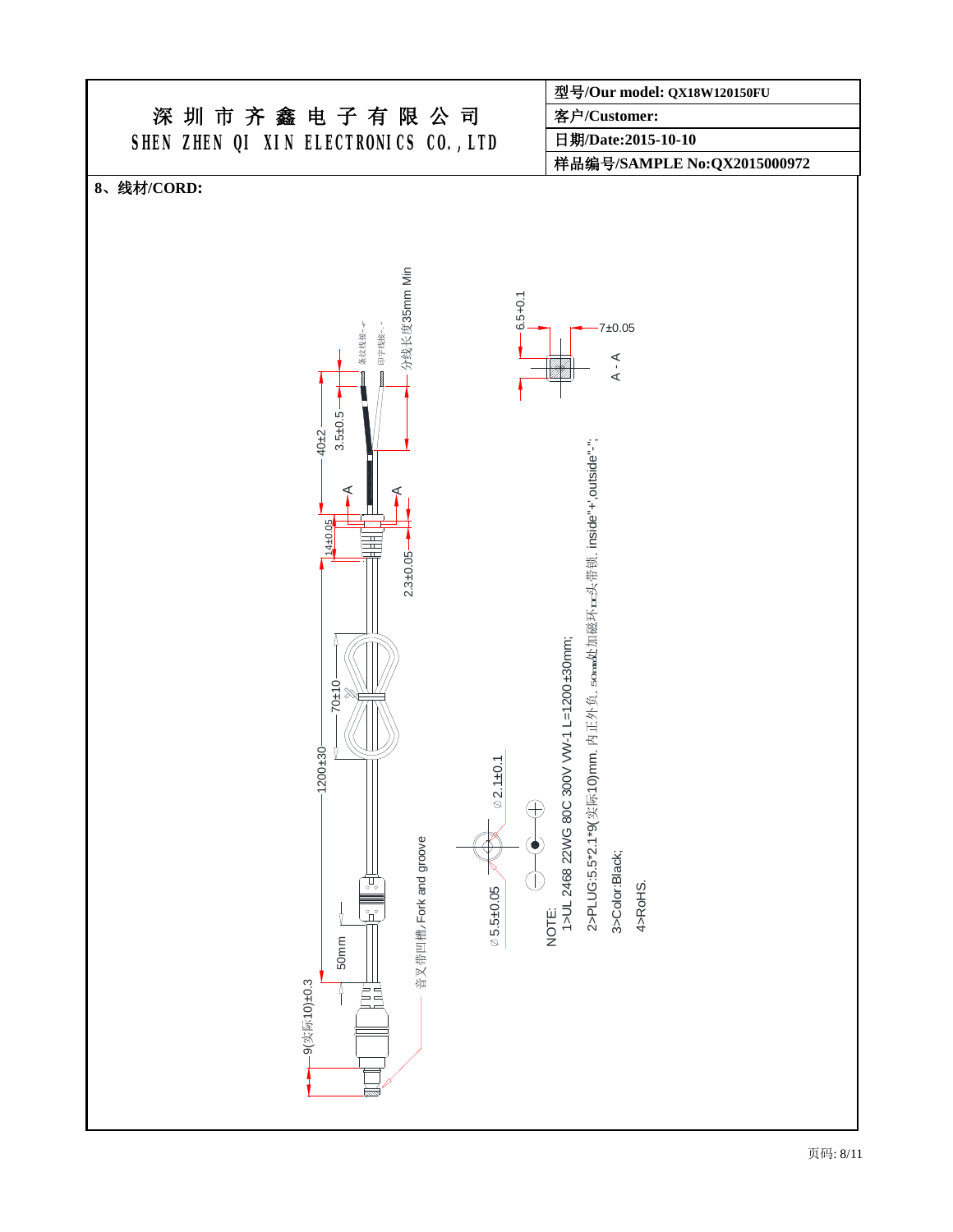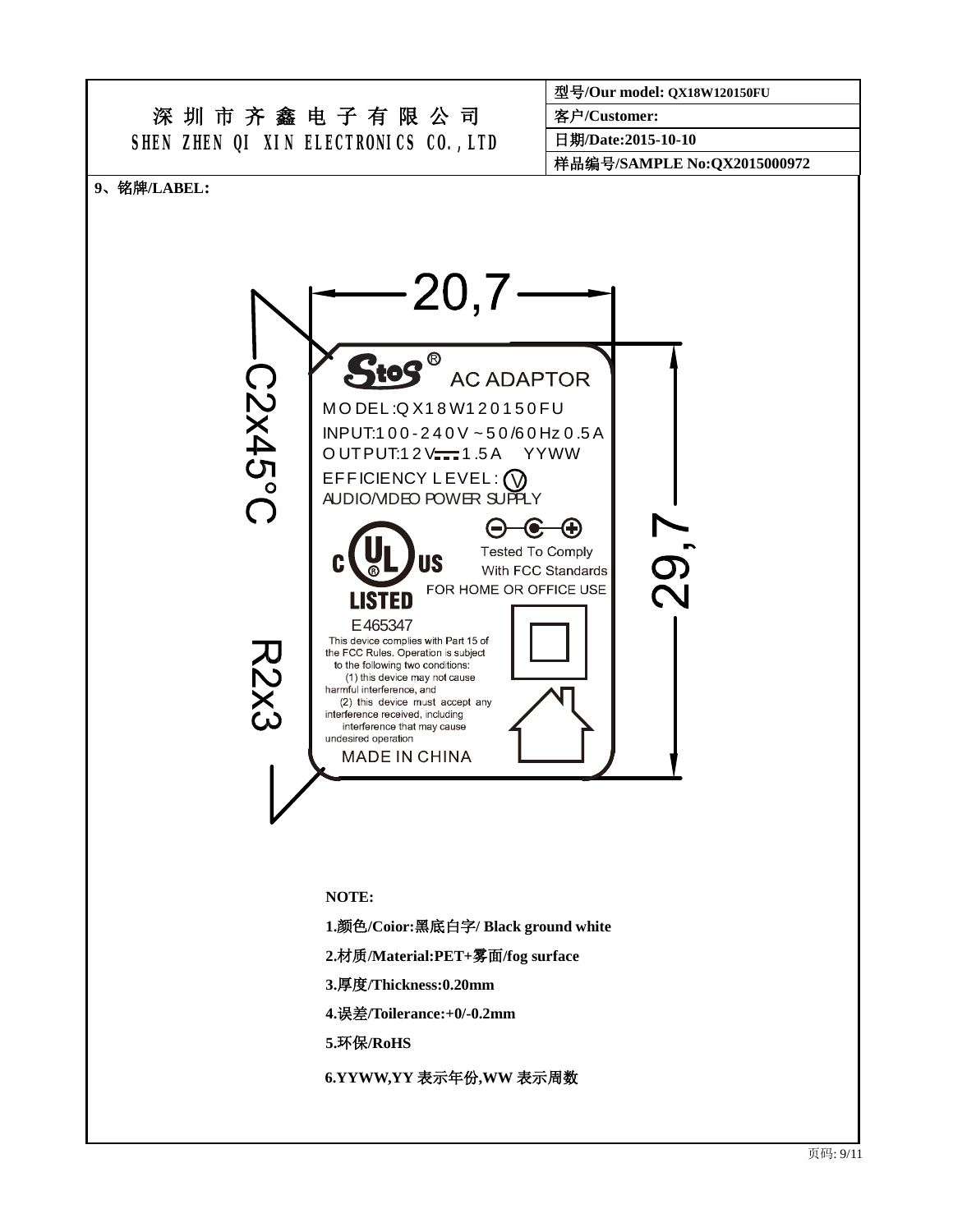